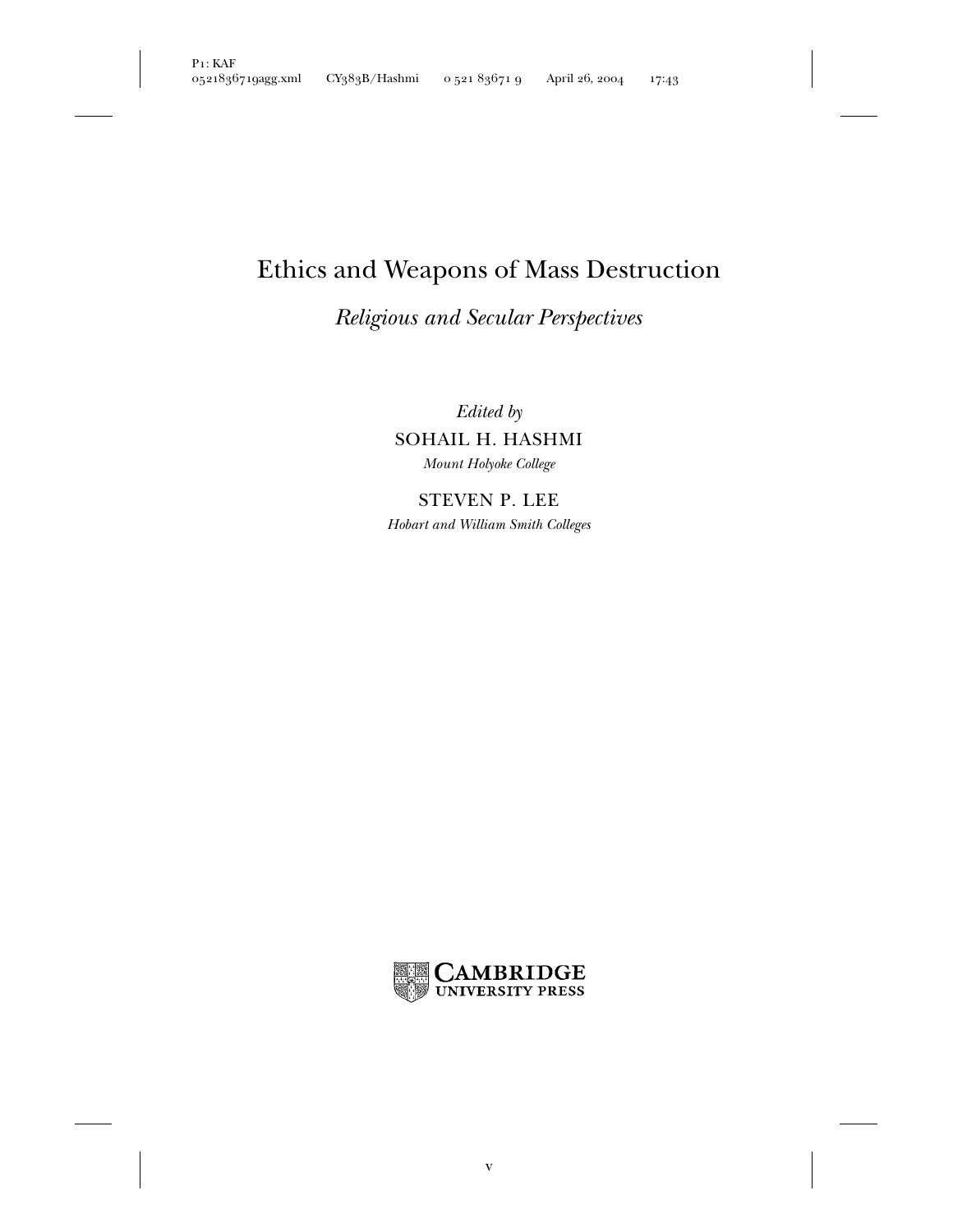published by the press syndicate of the university of cambridge The Pitt Building, Trumpington Street, Cambridge, United Kingdom

> cambridge university press The Edinburgh Building, Cambridge CB2 2RU, UK 40 West 20th Street, New York, ny 10011-4211, usa 477 Williamstown Road, Port Melbourne, vic 3207, Australia Ruiz de Alarcón 13, 28014 Madrid, Spain Dock House, The Waterfront, Cape Town 8001, South Africa

> > http://www.cambridge.org

-C Cambridge University Press 2004

This book is in copyright. Subject to statutory exception and to the provisions of relevant collective licensing agreements, no reproduction of any part may take place without the written permission of Cambridge University Press.

First published 2004

Printed in the United States of America

*Typeface* ITC New Baskerville 10/12 pt. *System* LATEX 2<sub>ε</sub> [TB]

*A catalog record for this book is available from the British Library.*

*Library of Congress Cataloging in Publication Data*

Ethics and weapons of mass destruction : religious and secular perspectives / edited by Sohail H. Hashmi and Steven P. Lee.

p. cm. – (The ethikon series in comparative ethics)

Includes bibliographical references and index. isbn 0-521-83671-9 – isbn 0-521-54526-9 (pbk.)

1. Nuclear warfare – Moral and ethical aspects. 2. Weapons of mass destruction – Moral and ethical aspects. I. Hashmi, Sohail H., 1962- II. Lee, Steven. III. Series.

bl65.a85e84 2004

 $172'.42 - dc22$ 2003064631

isbn 0 521 83671 9 hardback isbn 0 521 54526 9 paperback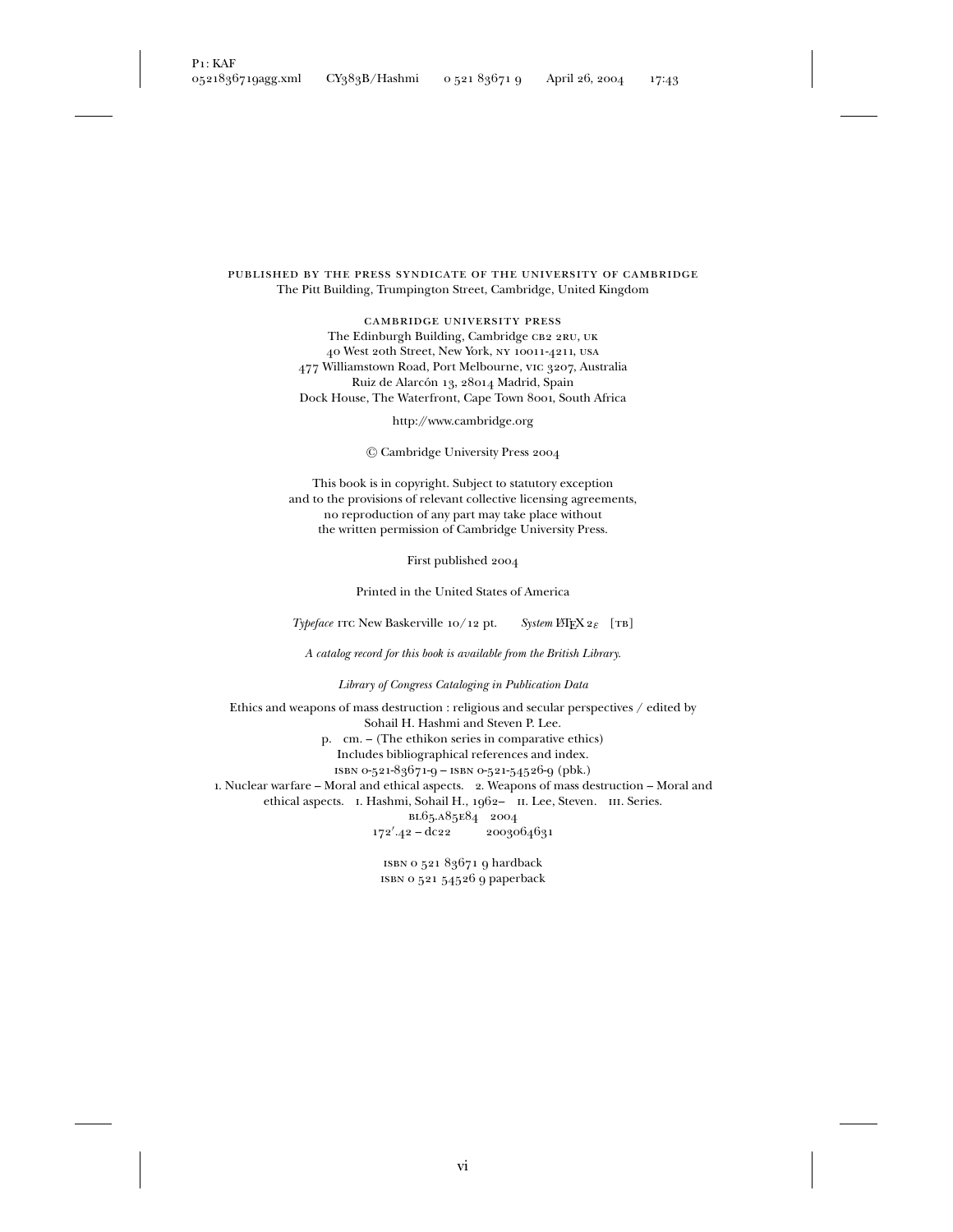# Contents

|                | Tables and Figures                                                                         | page x |
|----------------|--------------------------------------------------------------------------------------------|--------|
|                | <b>Acknowledgments</b>                                                                     | xi     |
|                | Abbreviations                                                                              | xiii   |
|                | Introduction<br>Sohail H. Hashmi and Steven P. Lee                                         | 1      |
| 1              | Weapons of Mass Destruction: A Brief Overview<br>Susan B. Martin                           | 16     |
| $\overline{2}$ | The International Law Concerning Weapons of Mass<br>Destruction<br>Paul C. Szasz           | 43     |
|                | PART ONE: THE ORIGINAL DEBATE                                                              |        |
| 3              | Realist Perspectives on Ethical Norms and Weapons<br>of Mass Destruction<br>Scott D. Sagan | 73     |
| $\overline{4}$ | Realism and Weapons of Mass Destruction:<br>A Consequentialist Analysis<br>Susan B. Martin | 96     |
| 5              | Natural Law and Weapons of Mass Destruction<br>C. A. J. Coady                              | 111    |
| 6              | War and Indeterminacy in Natural Law Thinking<br>John Langan, S.J.                         | 132    |
| $\overline{7}$ | Liberalism: The Impossibility of Justifying Weapons<br>of Mass Destruction<br>Henry Shue   | 139    |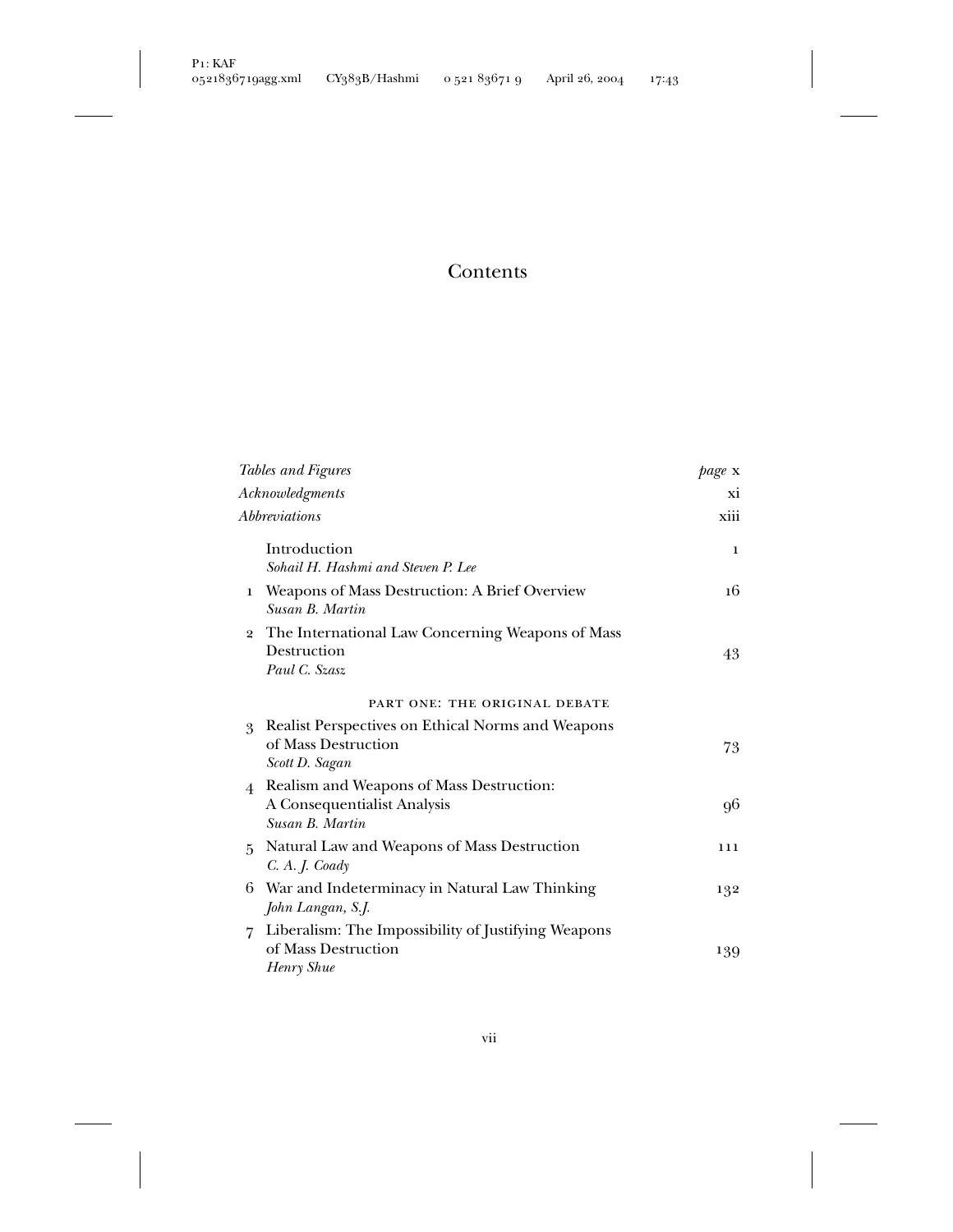| 8  | A Liberal Perspective on Deterrence and Proliferation of<br>Weapons of Mass Destruction<br>Michael Walzer            | 163 |
|----|----------------------------------------------------------------------------------------------------------------------|-----|
| 9  | Christianity and Weapons of Mass Destruction<br>Nigel Biggar                                                         | 168 |
| 10 | Christian Apocalypticism and Weapons of Mass Destruction<br>Martin L. Cook                                           | 200 |
|    | PART TWO: EXPANDING THE CONVERSATION                                                                                 |     |
| 11 | Buddhist Perspectives on Weapons of Mass Destruction<br>David W. Chappell                                            | 213 |
| 12 | Buddhism and Weapons of Mass Destruction: An Oxymoron?<br>Donald K. Swearer                                          | 237 |
| 13 | Confucianism and Weapons of Mass Destruction<br>Julia Ching                                                          | 246 |
| 14 | "Heaven's Mandate" and the Concept of War in Early<br>Confucianism<br>Philip J. Ivanhoe                              | 270 |
| 15 | Hinduism and the Ethics of Weapons of Mass Destruction<br>Katherine K. Young                                         | 277 |
| 16 | Hinduism and Weapons of Mass Destruction: Pacifist,<br>Prudential, and Political<br>Kanti Bajpai                     | 308 |
| 17 | Islamic Ethics and Weapons of Mass Destruction:<br>An Argument for Nonproliferation<br>Sohail H. Hashmi              | 321 |
| 18 | "Do Not Violate the Limit": Three Issues in Islamic Thinking<br>on Weapons of Mass Destruction<br>John Kelsay        | 353 |
| 19 | Judaism, War, and Weapons of Mass Destruction<br>Reuven Kimelman                                                     | 363 |
| 20 | Between the Bible and the Holocaust: Three Sources for<br>Jewish Perspectives on Mass Destruction<br>Joseph E. David | 385 |
|    | PART THREE: CRITICAL PERSPECTIVES                                                                                    |     |
| 21 | A Feminist Ethical Perspective on Weapons of<br><b>Mass Destruction</b><br>Carol Cohn and Sara Ruddick               | 405 |

viii *Contents*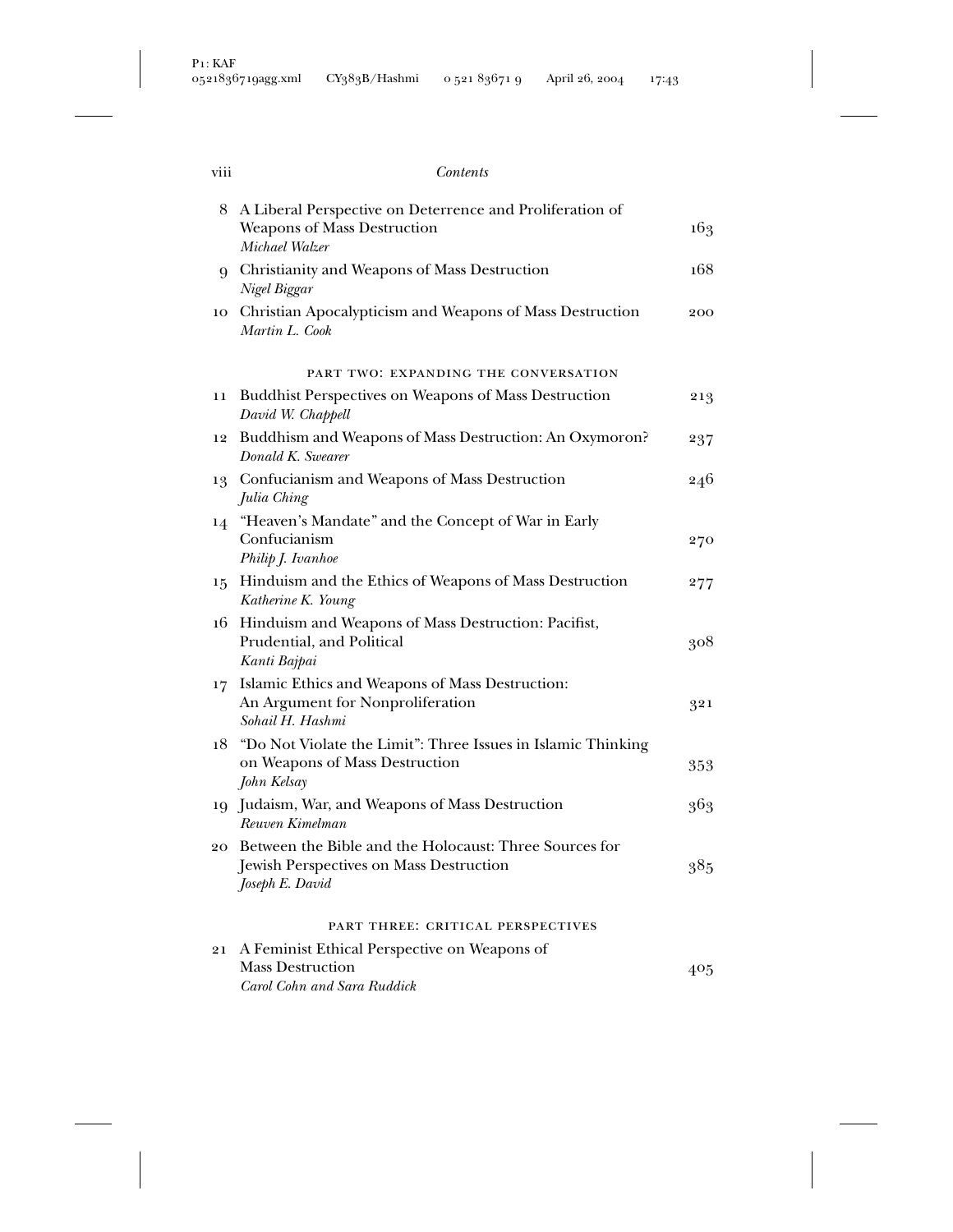|       | <i>Contents</i>                                                                                            | ix  |
|-------|------------------------------------------------------------------------------------------------------------|-----|
| 22    | A Pragmatist Feminist Approach to the Ethics of Weapons<br>of Mass Destruction<br>Lucinda Joy Peach        | 436 |
| 23    | Pacifism and Weapons of Mass Destruction<br>Robert L. Holmes                                               | 451 |
| 24    | Pacifism and Weapons of Mass Destruction: The Challenge<br>of Peace<br>Duane L. Cady                       | 470 |
| 25    | Weapons of Mass Destruction and the Limits of Moral<br>Understanding: A Comparative Essay<br>Steven P. Lee | 482 |
|       | Contributors                                                                                               | 511 |
| Index |                                                                                                            | 515 |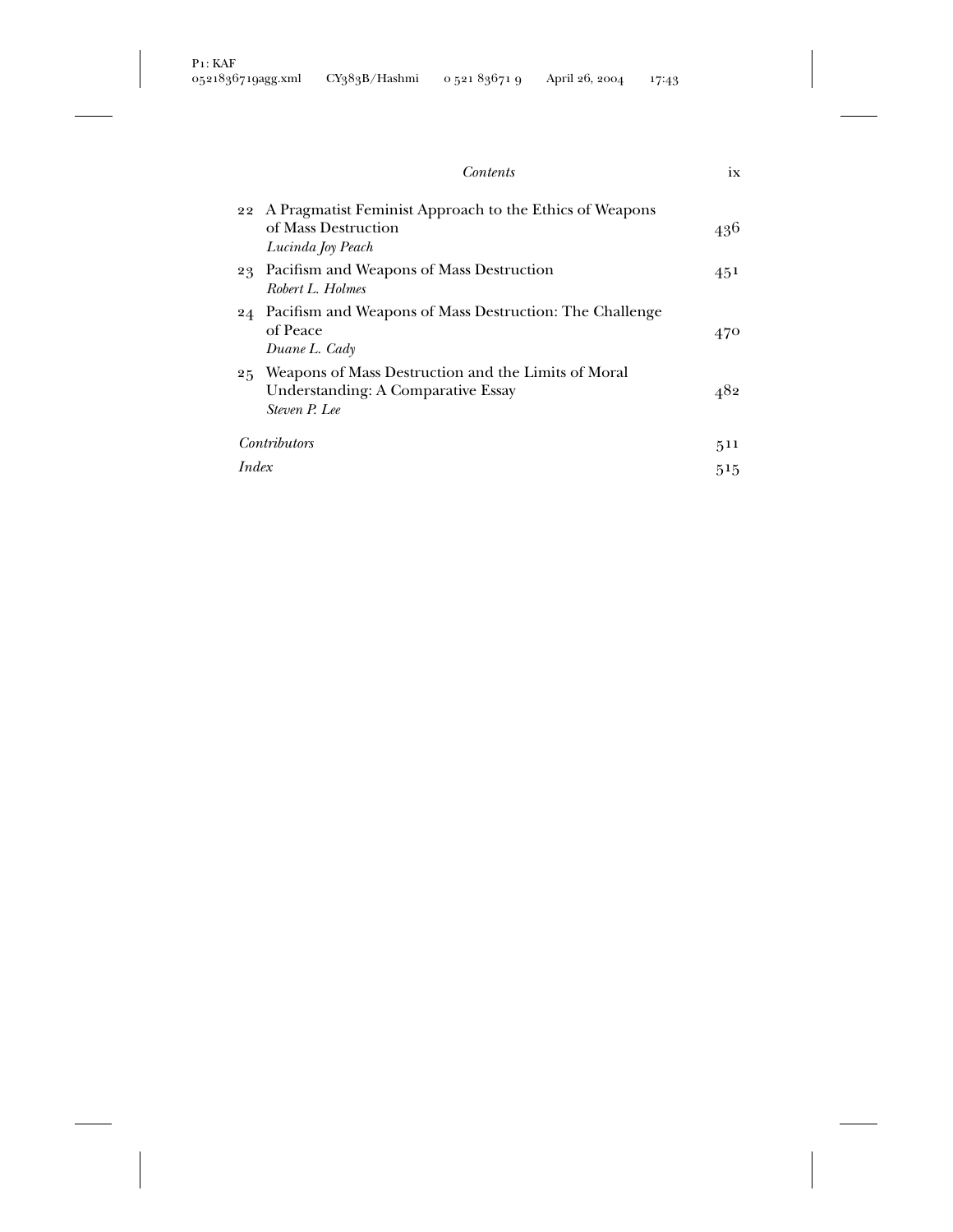# Tables and Figures

# **TABLES**

| 1.1. Examples of Chemical Warfare Agents              | page 22 |
|-------------------------------------------------------|---------|
| 1.2. Comparative Effects of Chemical, Biological, and |         |
| <b>Nuclear Weapons</b>                                | 26      |
| 1.3. Possible Biological Warfare Agents               | 30      |
| 2.1. Major International Agreements on Weapons        |         |
| of Mass Destruction                                   |         |

#### figure

| 10.1. A. E. Booth, "The Course of Time from Eternity to Eternity" |  |  |  |  | 208 |
|-------------------------------------------------------------------|--|--|--|--|-----|
|-------------------------------------------------------------------|--|--|--|--|-----|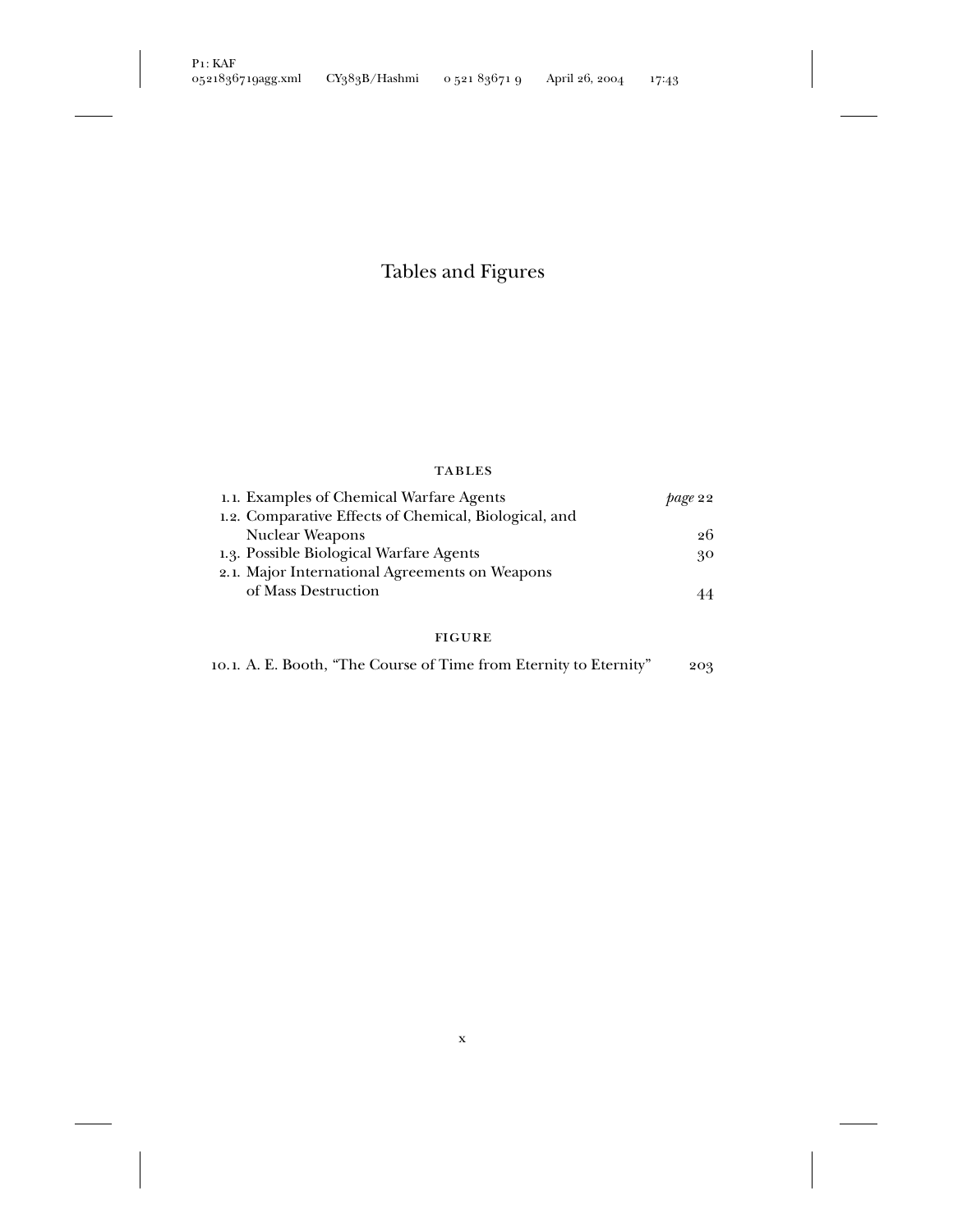# Sohail H. Hashmi and Steven P. Lee

The term "weapons of mass destruction" (WMD) entered popular parlance some fifty years ago. By convention, though not always without controversy, it has been understood to include not only nuclear weapons – the weapon of mass destruction par excellence – but also biological and chemical weapons. If indeed the last two types are included in the category of WMD, then ethical debates on such weapons date back much further in time, to the late nineteenth century, when chemical weapons became enough of a concern to European states that they moved to delegitimize them even before they were fully developed.<sup>1</sup> Yet attention to the ethics of WMD as a category of weapons distinct from others has been extremely sparse, whether it is among policy makers, the media, or scholars – that is, until recently. The September 11, 2001, terrorist attacks on the United States demonstrated quite clearly the vulnerability of even the most powerful states to large-scale death and destruction perpetrated by a group of committed insurgents. The weapons employed on that day were unconventional weapons of the crudest sort: box cutters and civilian airplanes. After the attacks, however, no one can remain complacent that future terrorism will not involve chemical, biological, or nuclear weapons. The George W. Bush administration argues that the prevention of such an event requires preemptive action, not just against nonstate actors, such as the al-Qa'ida network, but also against alleged state sponsors of terrorism, the regime of Saddam Hussein in Iraq being the first target. The terrorists' war on America and the American war on terrorism have propelled questions about the nature and morality of weapons of mass destruction and about the morality of different means to control their proliferation out of specialized seminars and books into the forefront of public discourse around the world.

This book began to take shape several months before WMD acquired the central place in policy debates that they now occupy. Our challenge has been to keep up with the rapid pace of international developments. Still, we are confident that the two objectives with which this book was conceived are as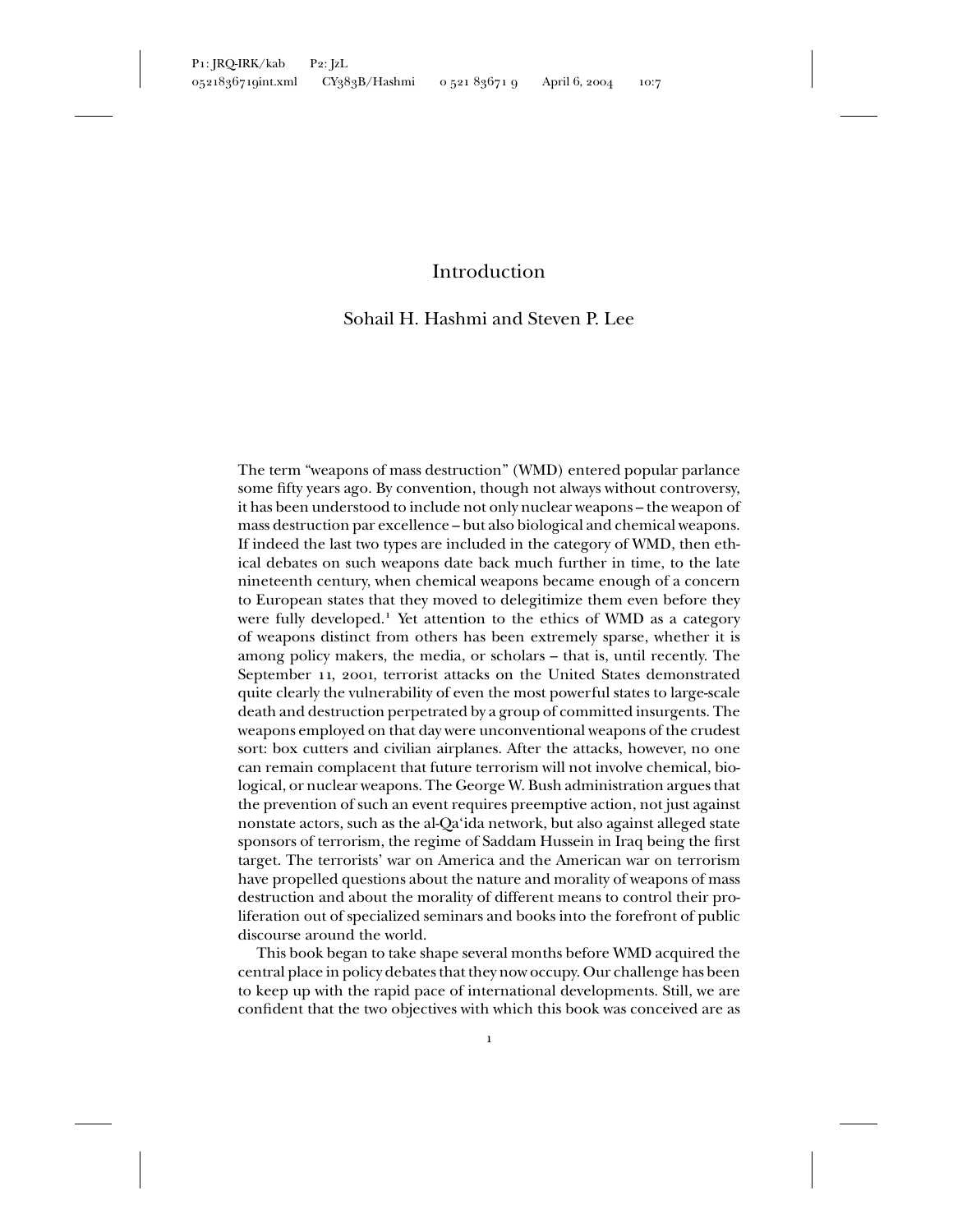timely today as when we began, and that they will remain so for many years to come. First, we have sought to broaden the range of *participants* in the ethical debates on WMD. We begin by canvassing ethical perspectives familiar to Western readers, the traditional voices heard in discussions of military policy, namely, realism, natural law theory, liberalism, and Christianity. We then bring into the conversation voices not often heard in Western discussions, specifically, Buddhism, Confucianism, Hinduism, Islam, and Judaism. Finally, we consider the critical perspectives offered by feminism and pacifism.

Second, we have sought to update and broaden the *content* of the ethical discourse on WMD. The end of the cold war requires the reevaluation of many moral issues pertaining to nuclear weapons in light of the dramatic changes in the international system. The ethics of biological and chemical weapons has been largely ignored, in part due to the cold war emphasis on nuclear weapons. The ethical discussion needs to extend beyond nuclear weapons to include chemical and biological weapons.

#### approach

The comparative method we have used in this volume is to bring scholars from a broad range of ethical traditions, both religious and secular, into structured conversation on a defined set of moral concerns created by WMD. The search for moral truths on as complex a subject as the development, deployment, threat to use, and actual use in war of such weapons is inherently multifaceted. One supposition of a comparative approach is that no one ethical tradition or perspective is likely to have all the pieces. Consistent with other volumes in the Ethikon Series, we have sought to realize the comparative approach by asking our authors to address a set of six specific questions, in the belief that comparison can best be achieved by having the contributors address the same set of topics. We have included a comparative essay at the end, which seeks to make the similarities and differences among the authors more explicit. In addition, we begin the volume with two essays that provide some of the background necessary for the study, an essay on the nature of WMD and an essay on the way WMD have been treated in international law.

Another justification for a comparative approach is that, historically, the traditions themselves have developed as much through interaction with other perspectives as through internal revisions.<sup>2</sup> Our ethical understanding of practical issues can be expanded, refined, qualified, and, in general, improved by an effort to engage the insights of ethical perspectives other than the one in which we are situated. A comparative approach allows us to identify hidden assumptions behind a particular tradition's discourse, assumptions whose validity is questioned only when examined in light of other discourses, other ways of looking at the problem.<sup>3</sup> Alternatively, the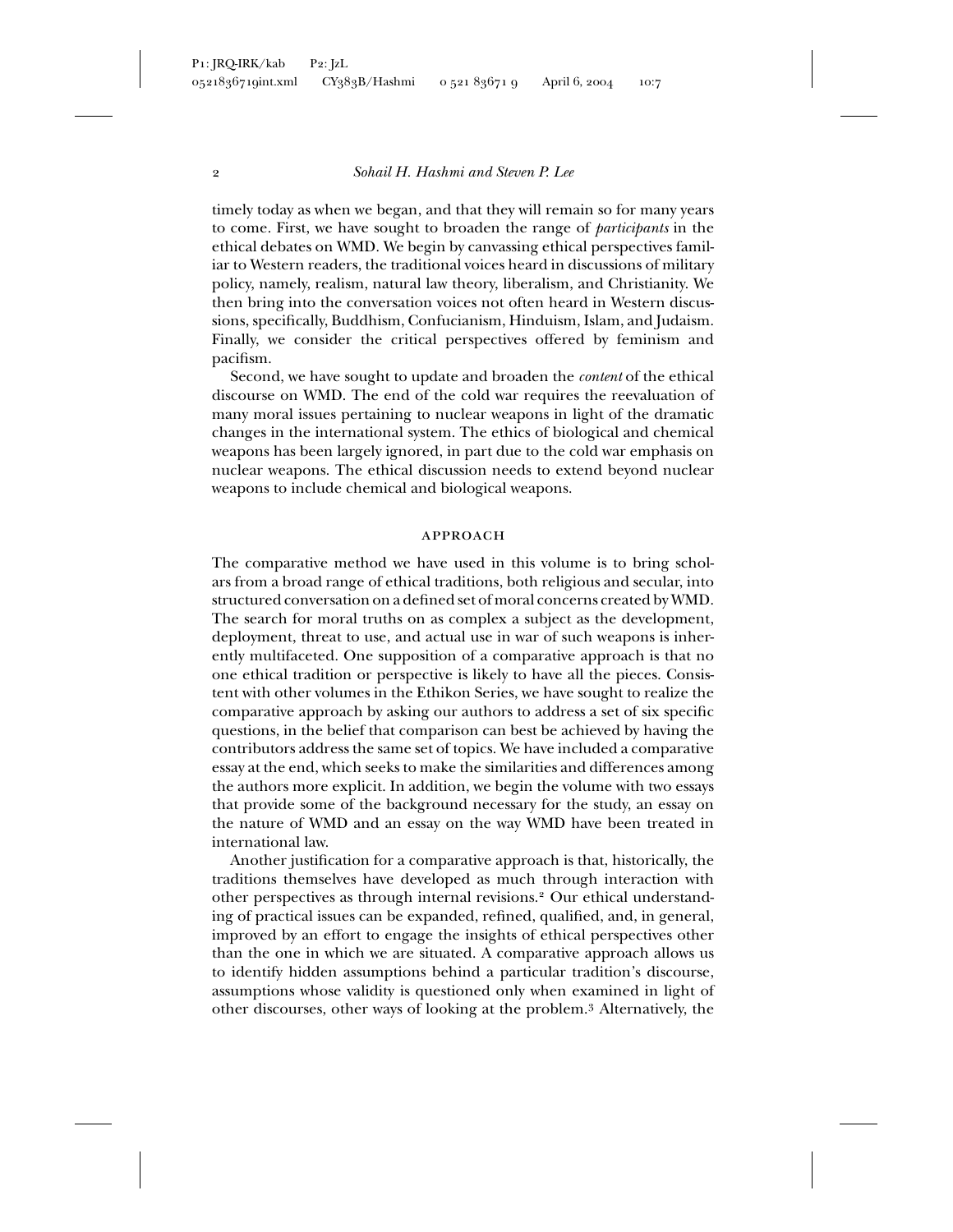process of comparison may allow us to discover an overlapping consensus on the issue in question among different perspectives.

At the same time, caution needs to be observed in applying a comparative approach. A comparative approach can be misleading because it may suggest that the traditions are more sharply drawn and more in conflict than is in fact the case.<sup>4</sup> When we divide human thinking into a set of traditions, we invite a clear characterization of each of them, and this may tend to ignore the fluidity of the development of human thought. There may be more overlap and blurred borders than the divisions suggest. In addition, the divisions may tend to suppress conflicts within traditions, and the conflicts within traditions may be as important for our thinking about an issue as the differences among them. We have tried to minimize these dangers by including two chapters for each tradition, one that provides a broad overview of moral reasoning on six basic questions relating to WMD and a second that focuses on alternative understandings or controversial points within the tradition.

The traditional debate on the ethics of military policy in the West, the debate with which our readers are probably most familiar, is that among proponents of the ethical perspectives of realism, natural law, liberalism, and Christianity. Realism, which would be seen by many of its proponents as well as its critics as more an antiethical than an ethical tradition, poses the traditional challenge to efforts to think about military matters in moral terms. In international relations, all there is, and perhaps all there should be, is self-interest. The other three traditions have in different ways taken up the challenge posed by realism, seeking to show that war by its nature is or should be a morally limited enterprise. Much of the thinking in these traditions has focused on just war theory, a systematic effort to set limits on when it is acceptable to go to war and what it is acceptable to do in war.

To complement the traditional debate, we have included perspectives drawn from the Buddhist, Confucian, Hindu, Islamic, and Jewish traditions. Exponents of two of these traditions, Hinduism and Islam, have been quite vocal in appealing to them to justify state policies regarding WMD. For example, during India's and Pakistan's flurry of nuclear testing in 1998, various Hindu militants proclaimed the end of Gandhian pacifism, while Islamic groups in Pakistan paraded cardboard missiles with the words "Islamic bomb" scrawled down their side.<sup>5</sup> Jewish intellectuals and organizations in the United States have been outspoken about many aspects of American nuclear policy, but as both Reuven Kimelman and Joseph David write, a societal consensus exists in Israel that its weapons of mass destruction are off-limits to public discourse. Thus, we find very limited application of Jewish ethics to Israel's WMD arsenal.<sup>6</sup> Buddhists have preferred to act on a more international rather than state-specific level, commenting on broad concerns relating to WMD through various religious associations. Because of the official communist ideology of the People's Republic of China, Confucianism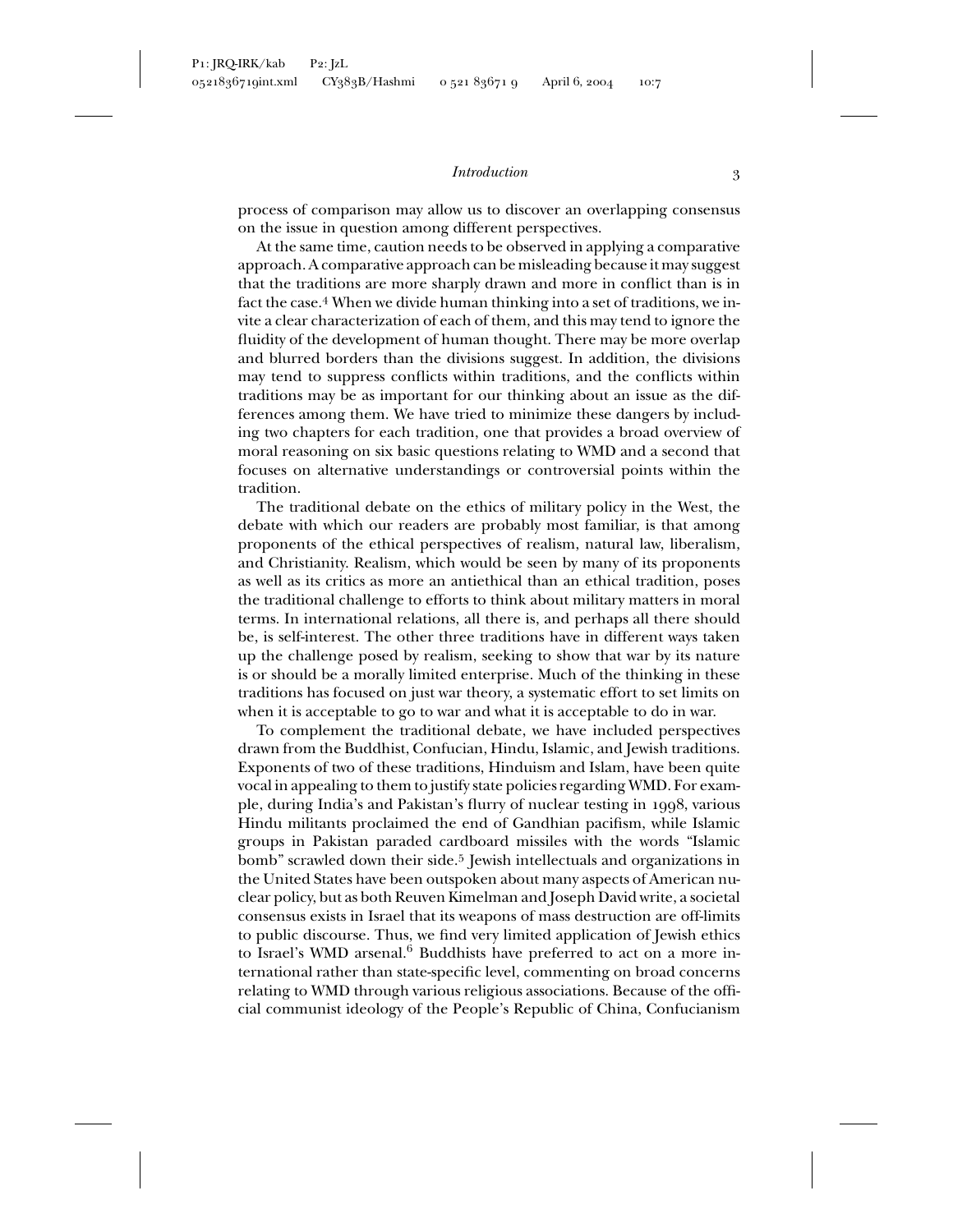has not figured prominently in whatever little public information we have of that country's security discussions. Confucian ethics on most issues relating to international relations has been elaborated mainly by individual scholars living outside China.

None of these traditions has a record of ethical discourse on WMD as sustained or systematic as that found in the perspectives in the traditional debate. Each is a relatively recent and sometimes reluctant participant in the conversation. All of the writers on these traditions acknowledge that their challenge is as much to construct moral positions on the questions of this book as it is to describe well-articulated existing positions. Nevertheless, all would agree that each of the traditions has sufficient moral resources to respond to WMD in a manner that is not contrived or arbitrary. Donald Swearer, for example, argues for what he calls an ethics of retrieval.<sup>7</sup> Instead of placing the ethics of the traditions beyond history, we should, he argues, seek to find it in norms formulated in a time different from our own prescriptions that can be applied today. There is an important difference between a tradition's lacking resources to handle a new problem and its simply having untapped resources that would do the job. In either case, the resources may appear to be lacking, as they perhaps were regarding nuclear weapons to many Christians at the onset of the cold war. But we cannot assume a lack from the appearance of a lack. It is our job, in carrying out this comparative study of the ethics of WMD, to prospect for those untapped resources, while keeping open the possibility that they may in fact be lacking.

Finally, serving as a counterpoint to the other perspectives, we include the critical standpoints of pacifism and feminism. Pacifism and feminism tend to call into question assumptions the other perspectives take for granted, including the very moral relevance of the distinction between conventional weapons and WMD.

#### moral issues

Now we consider the second of the objectives mentioned above, our effort to update and expand the moral discussion of WMD.

Human beings have moralized about war and the means to conduct it for millennia. All major world civilizations have evolved traditions of moral inquiry that reflect on similar concerns: When is war a legitimate option? Who are legitimate targets? What weapons may be used to attack and possibly kill them? Ethical evaluations of WMD are naturally grounded in the answers that the traditions have provided to these questions. What the traditions have to say about the morality of war in general will be the basis – adequate or inadequate – for what the traditions imply about the ethics of WMD. Thus, the first of the six questions the authors were asked to address is: What are the general norms that govern the use of weapons in the conduct of war, and what are the sources from which the tradition derives these norms?<sup>8</sup>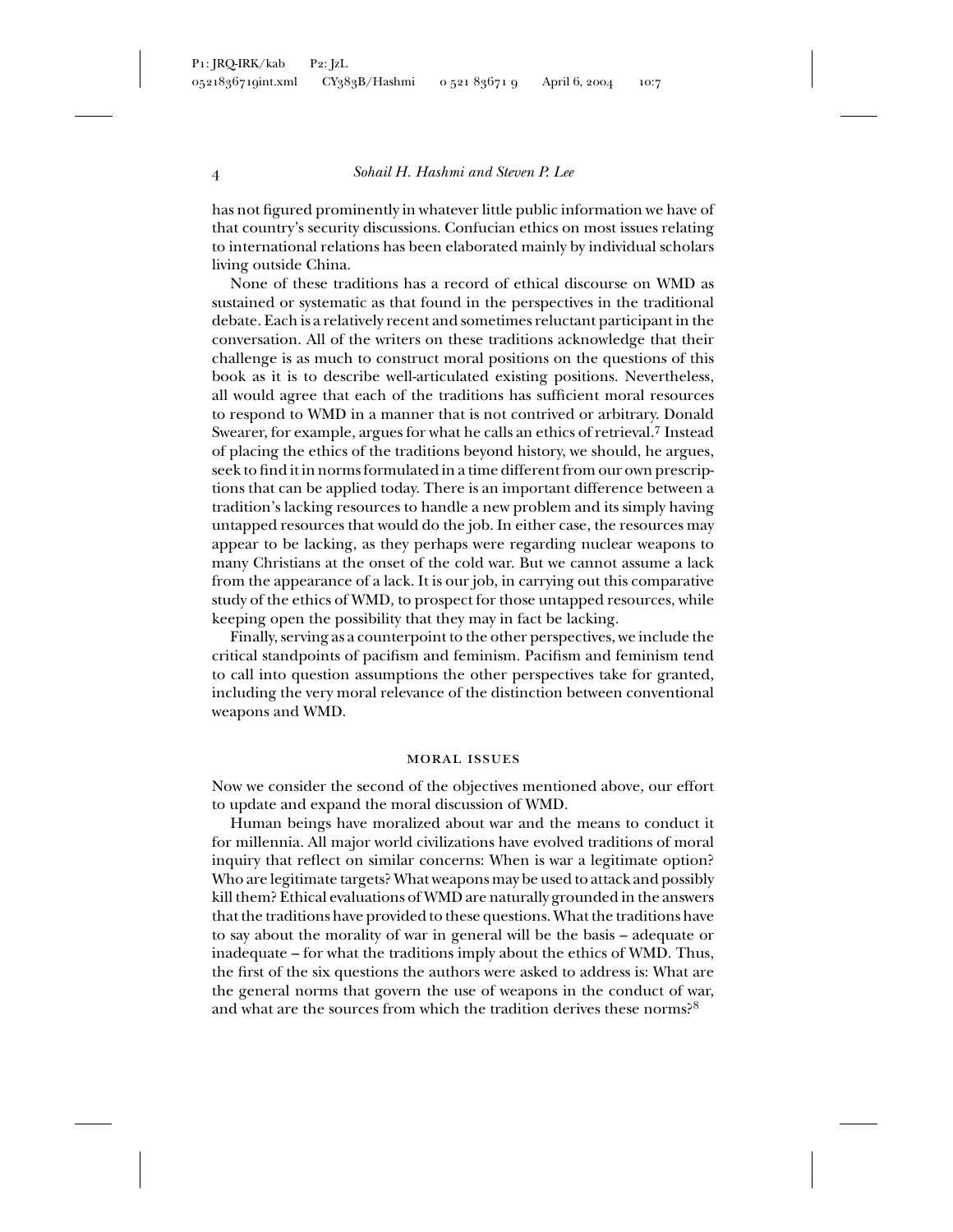But the advent of particularly lethal forms of weaponry during the past two hundred years strains to the limit the familiar patterns of moral reflection. Are WMD, in a moral sense, so different from conventional weapons that the traditions may have little or nothing relevant to say about their acceptability? Michael Walzer suggests as much with respect to nuclear weapons: "Nuclear weapons explode the theory of just war. They are the first of mankind's technological innovations that are simply not encompassable within the familiar moral world."<sup>9</sup>

And yet throughout the long years of the cold war, nuclear weapons and, to a lesser extent, chemical and biological weapons were in fact the subject of moral analysis. The cold war debates pitted the consequentialist arguments of realists and others who defended U.S. and NATO strategic doctrine against critics drawn from various ethical perspectives, including natural law deontologists and liberal social contract theorists and utilitarians influenced by just war criteria. These positions in turn were subjected to more fundamental criticism of the "war system," first by pacifists influenced by secular as well as Christian or Jewish ethics and second, during the 1970s and 1980s, by feminists. None of these ethical perspectives offered a single view on the difficult moral issues raised by nuclear deterrence, as evinced, for example, by the disagreements among Christian proponents of outright disarmament and Christian defenders of deterrence.<sup>10</sup> And almost always, even those who argued for evaluating WMD according to the familiar categories of just grounds (*jus ad bellum*) and just means (*jus in bello*) did so guardedly and with appeals to the coercive power of necessity.<sup>11</sup>

The end of the cold war shifted public discussion in the United States and Western Europe away from the morality of superpower nuclear strategy to the dilemmas of controlling WMD proliferation. Some developments during the 1990s provided hope that the nonproliferation regime might be gaining strength: Both China and France acceded to the Nuclear Nonproliferation Treaty in 1992, and the treaty was renewed indefinitely in 1995 following its twenty-five-year review; several important nuclear-threshold states renounced their nuclear weapon option, including Argentina, Brazil, and South Africa; the Chemical Weapons Convention entered into force in 1997 following its ratification by the requisite sixty-five states. Yet there have also been a number of developments in the opposite direction, most importantly the nuclear tests conducted by India and Pakistan in May 1998 and the subsequent testing by both countries of ballistic missiles that have progressively increased the range and reduced the time required to deliver nuclear payloads to their targets. Two other states, Iran and North Korea, are known to have active research programs that could lead to the production of nuclear weapons. In addition, at least eleven countries are believed to have ongoing research programs or existing stockpiles of both chemical and biological weapons.<sup>12</sup> Finally, the rise of international terrorist networks and the prospect of "loose nukes" or poorly protected radioactive, chemical, or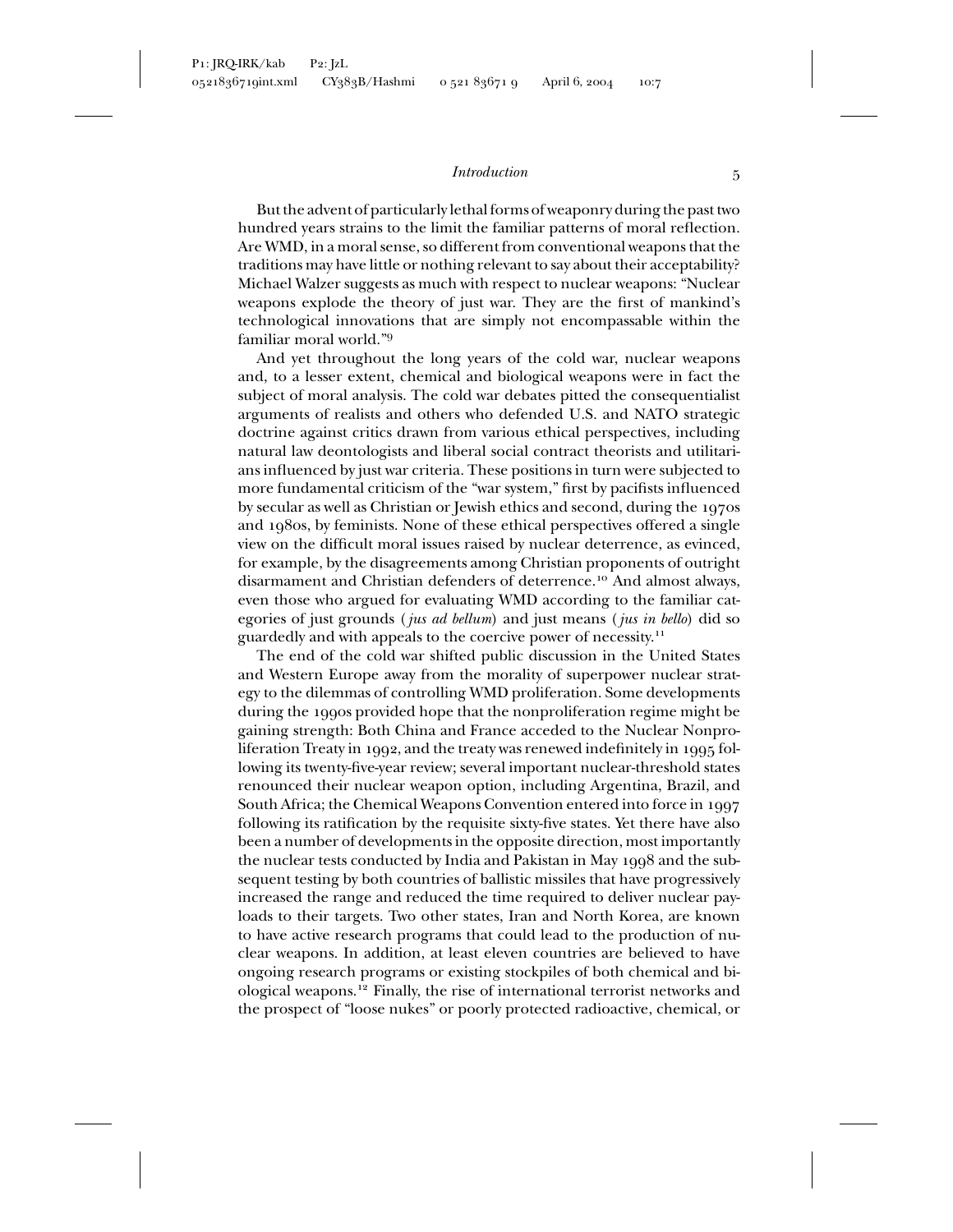biological agents created by the collapse of the Soviet Union raise serious concerns about WMD in the hands of nonstate actors.

All of these developments underscore the truly global nature of WMD proliferation and the need for global responses if we are to deal effectively with it. The cold war ethical discourse seems in light of today's concerns to be too circumscribed in terms of its participants (limited largely to American and West European policy makers and ethicists) and its scope (limited largely to nuclear deterrence). This book is a step, we hope, toward broadening the parameters of the cold war debates.

All of the core issues involved in the superpower standoff during the cold war are still salient: the morality of developing nuclear weapons and the diversion of resources to "nonusable" weapons, a deterrence strategy that relies primarily on the explicit or implicit threat of nuclear war, the possibility that a conventional war might quickly escalate into a nuclear war, the threat of rogue elements in the military using nuclear weapons without proper authority, and the fear of WMD falling into the hands of nonstate actors who cannot be deterred by threats of retaliation in kind. What is different in the twenty-first century is that these concerns have moved from the superpower level to the regional level. Regional conflicts, where belligerents are not separated by thousands of miles, where there is a long history of conventional wars, and where checks on the unauthorized use of nuclear weapons are not fully developed, pose greater risks for the escalation of wars to the nuclear level. In addition, the threat posed by chemical and biological weapons needs to be given much more attention than it received during the cold war. Such weapons are far easier and cheaper to manufacture than nuclear weapons, and they may well be the WMD of first resort by states and terrorist groups. We must also consider the morality of multilateral and unilateral preemptive action to disarm or to prevent the acquisition of WMD by so-called rogue states. The first consideration here must be the criteria by which some states are permitted to maintain WMD while others are denied them.

Five of the six questions we have asked our authors to address seek to elicit their traditions' perspectives on these and other old and new concerns raised by WMD. First, is there any circumstance under which it is morally permissible for any agent to use weapons of mass destruction in war? Second, is the development or deployment of weapons of mass destruction for the sake of deterrence a licit option? We pose here the familiar question: Is one justified in threatening to do something that one considers evil to do? Third, with respect to proliferation, if some nations possess weapons of mass destruction (either licitly or illicitly), is it proper to deny such possession to others? Fourth, is WMD disarmament a moral imperative, morally objectionable, or morally neutral? Does the answer to this question differ for universal versus unilateral, voluntary versus forcible disarmament? And finally, we asked what, if any, policy options the ethical traditions advocate given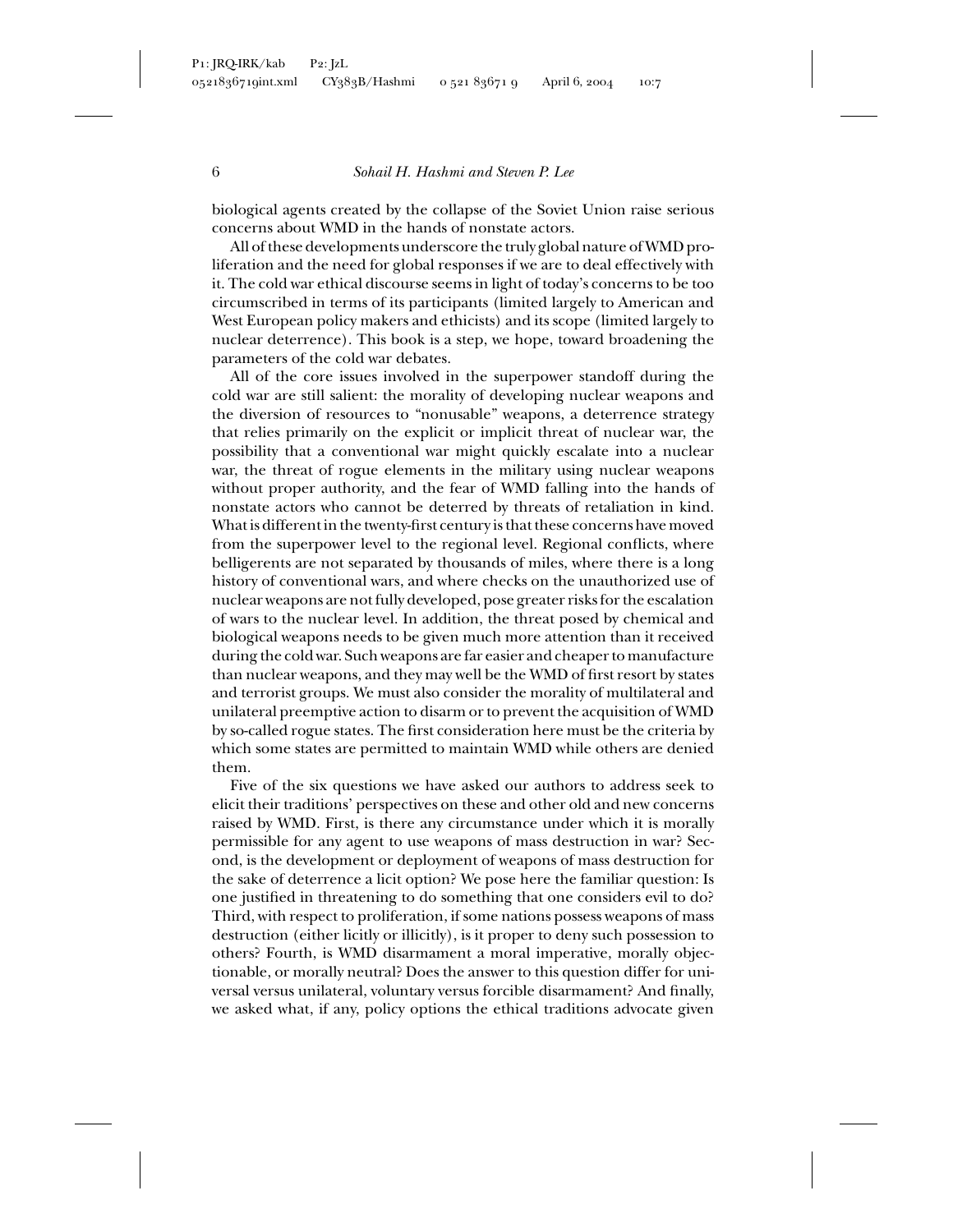the moral positions they espouse. For example, what attitudes do the traditions' spokespersons express on current or proposed international agreements, such as the Chemical Weapons Convention, the Biological Weapons Convention, the Nonproliferation Treaty, and the Comprehensive Test Ban Treaty? If they find them objectionable, what concrete policy alternatives do they prefer?

#### **RELEVANCE**

Before we can address the moral issues raised by weapons of mass destruction, we need to consider briefly two questions having to do with relevance: the relevance of the very category "weapons of mass destruction" and the relevance of ethics to public policy on the development and use of such weapons.

When Albert Einstein and Bertrand Russell, among others, used the phrase "weapons of mass destruction" in the Pugwash Manifesto, issued on July 9, 1955, they had in mind nuclear weapons. In Chapters 1 and 2 below, Susan Martin and Paul Szasz discuss some historical and legal reasons that the label "weapons of mass destruction" came to be applied also to biological and chemical weapons, and only these three classes of weapons.<sup>13</sup> But, as Martin, Szasz, and others suggest, the label may not be descriptively accurate.<sup>14</sup> From the perspective of this book, the interesting question is whether – given the qualitative differences among them – there is a morally relevant reason to consider all three classes of weapons together and to distinguish them from "conventional" weapons.

Two questions arise: First, should all nuclear, chemical, and biological weapons be included in the category of WMD? Is the category, as conventionally understood, too broad? Second, should other kinds of weapons be included in the category as well? Is the category, as conventionally understood, too narrow? In discussing these two questions, we will find that a third arises: What counts as "mass destruction"?

On the suggestion that the conventional understanding of WMD is too broad, consider first chemical weapons. Martin points out that they are the least destructive of the three classes of WMD.<sup>15</sup> Their harmful effects depend on environmental factors such as atmospheric conditions, and people can protect themselves from their effects with proper clothing and breathing apparatus. Moreover, some chemical weapons may be designed only to incapacitate temporarily, thereby serving a military purpose without causing long-term destruction.<sup>16</sup> Some of these points may be made as well about biological weapons. Active measures may be taken to minimize the threat from biological weapons, including inoculation against the most likely threats and rapid quarantining of the affected population.

So, why put chemical and biological weapons into the category of WMD? Nuclear weapons are so manifestly more destructive that chemical and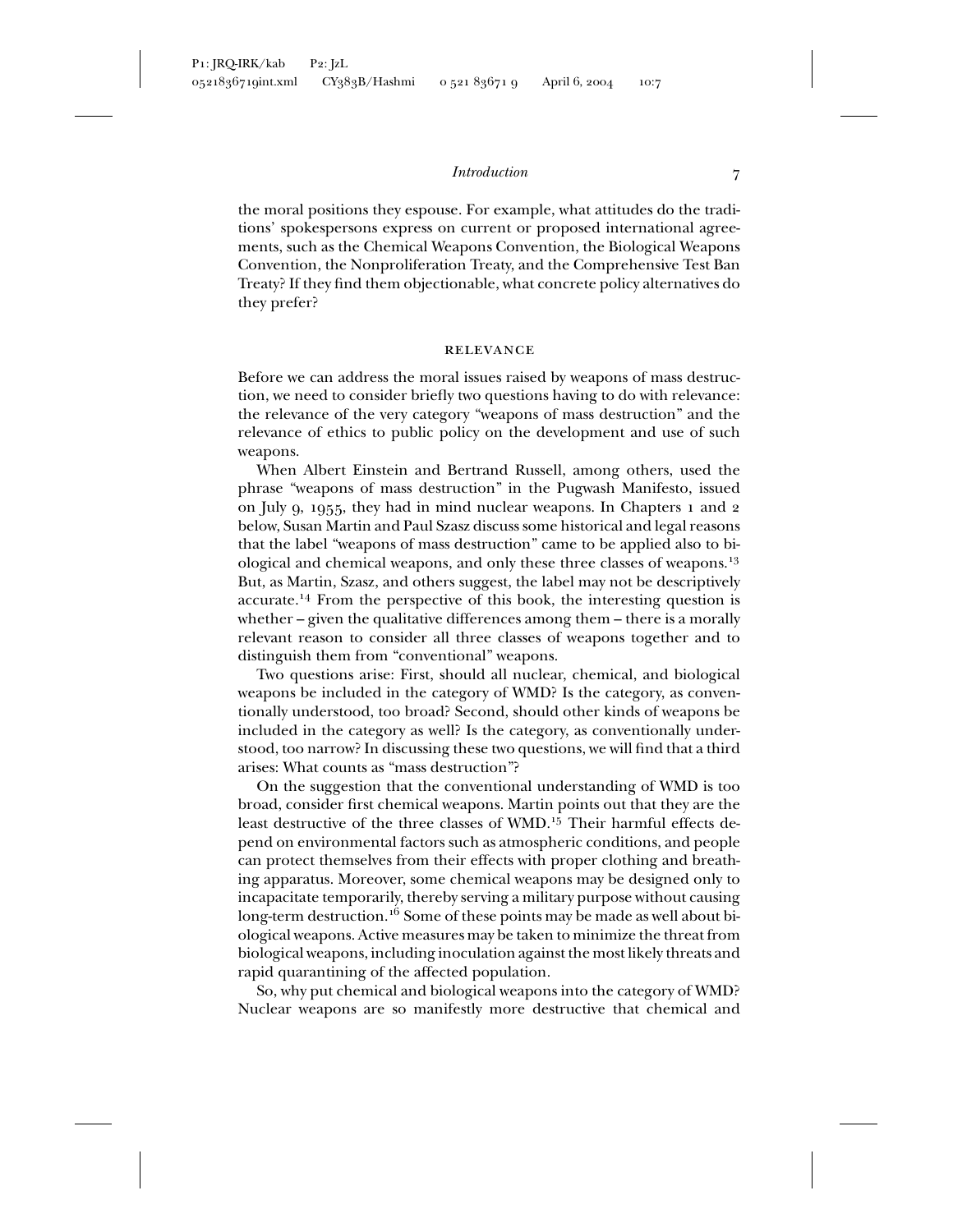biological weapons seem out of place in the same category. A single label encompassing all three weapon types seems too broad.

One response is that some chemical and biological weapons, if used effectively and under the proper environmental circumstances, would probably kill or maim on a level close to that of a small fission bomb. Moreover, the effects of the initial strike would be felt by people who were not present or even born at the time, through transmission, genetic mutation, and environmental pollution.<sup>17</sup> So, even though chemical and biological weapons may not be comparable to nuclear weapons in the rate and extent of damage that they can immediately cause, they are, in some cases at least, descriptively closer to nuclear weapons in the *total* damage they have the potential of causing *over time* than they are to conventional weapons.

In addition, including nonlethal forms of biological and chemical weapons in the WMD category, despite that crucial point of dissimilarity, serves valuable pragmatic purposes and may be justified morally on those grounds. If some chemical and biological weapons can cause mass destruction, then we have good reason to develop practical policies that avoid their development and use. Such policies may be more effective if they ban all chemical or biological weapons, rather than seek to draw complicated distinctions among different types of them. As we know, in all areas of social life, a simple rule is easier to understand and enforce than a complicated one. A complicated rule may be difficult to understand, and it can generate borderline cases and encourage legalistic challenges on the part of those whose intention is to skirt the rule. There is practical value in rules that draw clear and bright lines of weapon prohibition, even when the result may be to ban some weapons that are, considered in themselves, no more objectionable than conventional weapons. Some of the authors in this volume make this point about WMD. Here then we have a pragmatic argument against the charge that the conventional category of WMD is too broad. The justification for including nonlethal forms of chemical and biological weapons in the category of WMD is that doing so facilitates simple rules and clear line drawing in our arms control and disarmament policies.

The second question is whether the traditional understanding of WMD is too narrow. Does it exclude weapons that it should include? Many conventional weapons also have the capacity to bring about mass destruction. One only needs to recall that the conventional bombings of several German and Japanese cities in World War II caused casualties greater than those resulting from the atomic bombings of Hiroshima or Nagasaki. Carol Cohn and Sara Ruddick point out that, given their ubiquity, small arms – perhaps the most typical conventional weapon – have had devastating consequences in the fabric of society, especially on the lives of women, in many parts of the world, bringing about mass destruction of their own.<sup>18</sup> The perpetrators of genocide in Rwanda killed hundreds of thousands with machetes. And Duane Cady suggests that given the extensive civilian harm and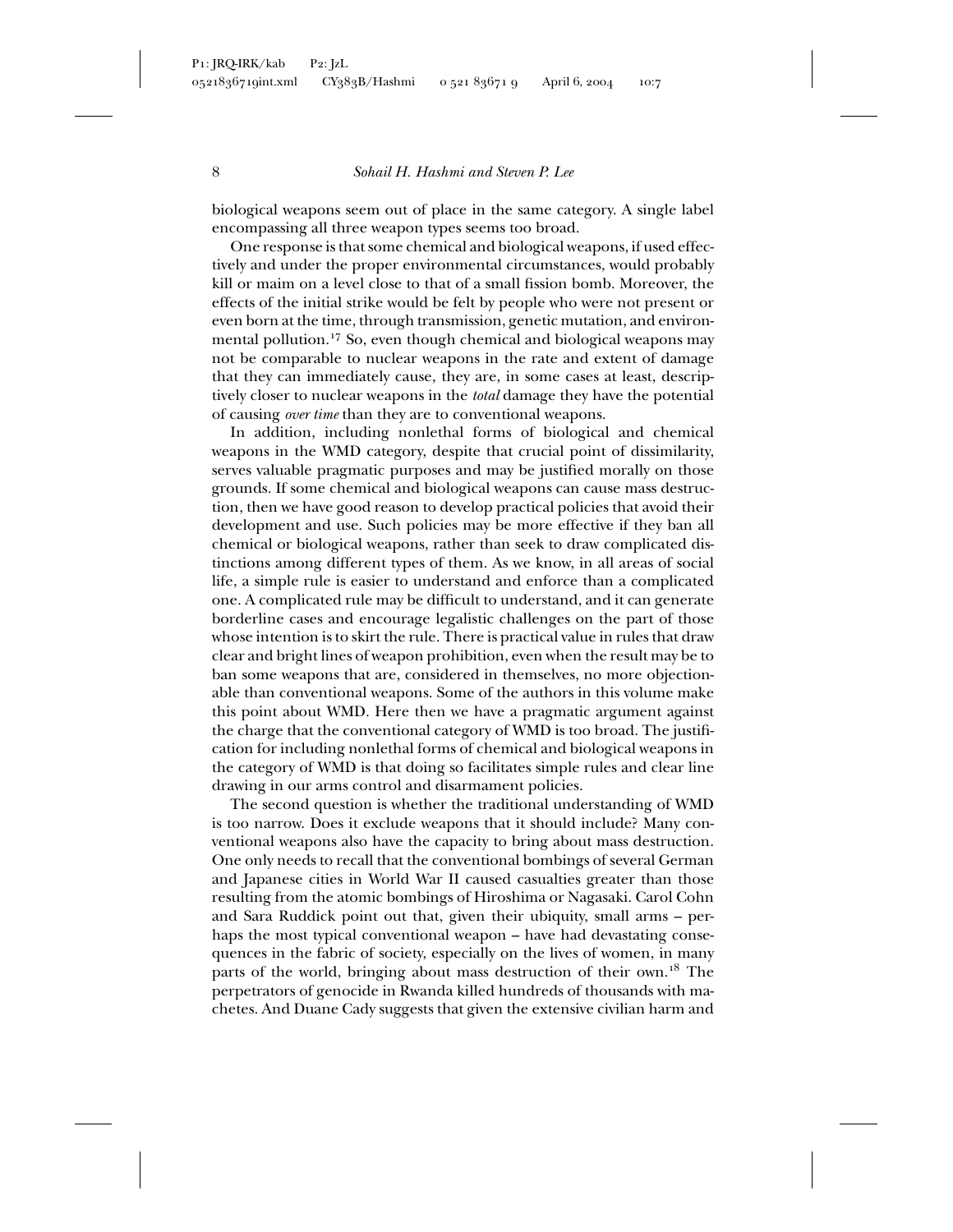deaths caused by economic sanctions, such as those imposed on Iraq in the 1990s, such sanctions could themselves be seen as a weapon that causes mass destruction.<sup>19</sup>

Given these facts, why limit the members of the class of WMD to nuclear, chemical, and biological weapons? If the label were extended to include all weapons (and possibly even instruments not designed to be weapons) that have the potential for causing mass destruction, the distinction between WMD and conventional weapons would be largely or completely lost. As the Rwandan example sadly shows, even agricultural implements can be used to cause mass destruction. Perhaps the distinction should be lost. As the pacifist and feminist authors in this volume argue, if all weapons can cause mass destruction, there is no use in classifying some weapons as "conventional" and others as WMD.

If we grant that conventional weapons and methods of war can also cause mass destruction, is there any morally relevant way to distinguish WMD from them? One way is to focus not on *how many* are killed or on *how* they are killed, but on *who* are killed. This raises our third question: What counts as mass destruction? This is a question raised, explicitly or implicitly, by many of the authors in this volume. In just war theory, as well as in most non-Western traditions, who is killed is morally crucial. According to the principle of discrimination, soldiers may be killed in battle, but civilians are not to be attacked. What distinguishes WMD from conventional weapons is the special relationship WMD have to civilian deaths. In the case of nuclear weapons, the explosive effects are so great that almost anywhere they would be used they would kill many civilians, even if that were not the purpose of their use. This is reinforced by the strong probability that in any likely nuclear war, many nuclear weapons would be used. In general, then, it is close to impossible to use nuclear weapons without killing many civilians. In addition, the secondary effects of nuclear weapons, such as radiation and environmental damage, would severely affect civilians.

Consider now chemical and biological weapons. Neither kind is very effective in military terms.<sup>20</sup> Chemical weapons were originally used (in World War I) in a discriminate way. But they were not very effective militarily even then, and, as Martin writes, whatever effectiveness they had depended on the element of surprise.<sup>21</sup> Their general lack of military effectiveness results from their dependence on atmospheric conditions and the ability of the opponent to protect against them. As for biological weapons, Martin notes, the delayed onset of the effects of their use generally makes them militarily ineffective in battle. The battle may be long over before any symptoms take the soldiers out of action. In addition, like chemical weapons, their use is also dependent on various environmental factors. While chemical and biological weapons are not very effective militarily, they can do great damage to civilians.<sup>22</sup> This means that they are more likely to be used against civilians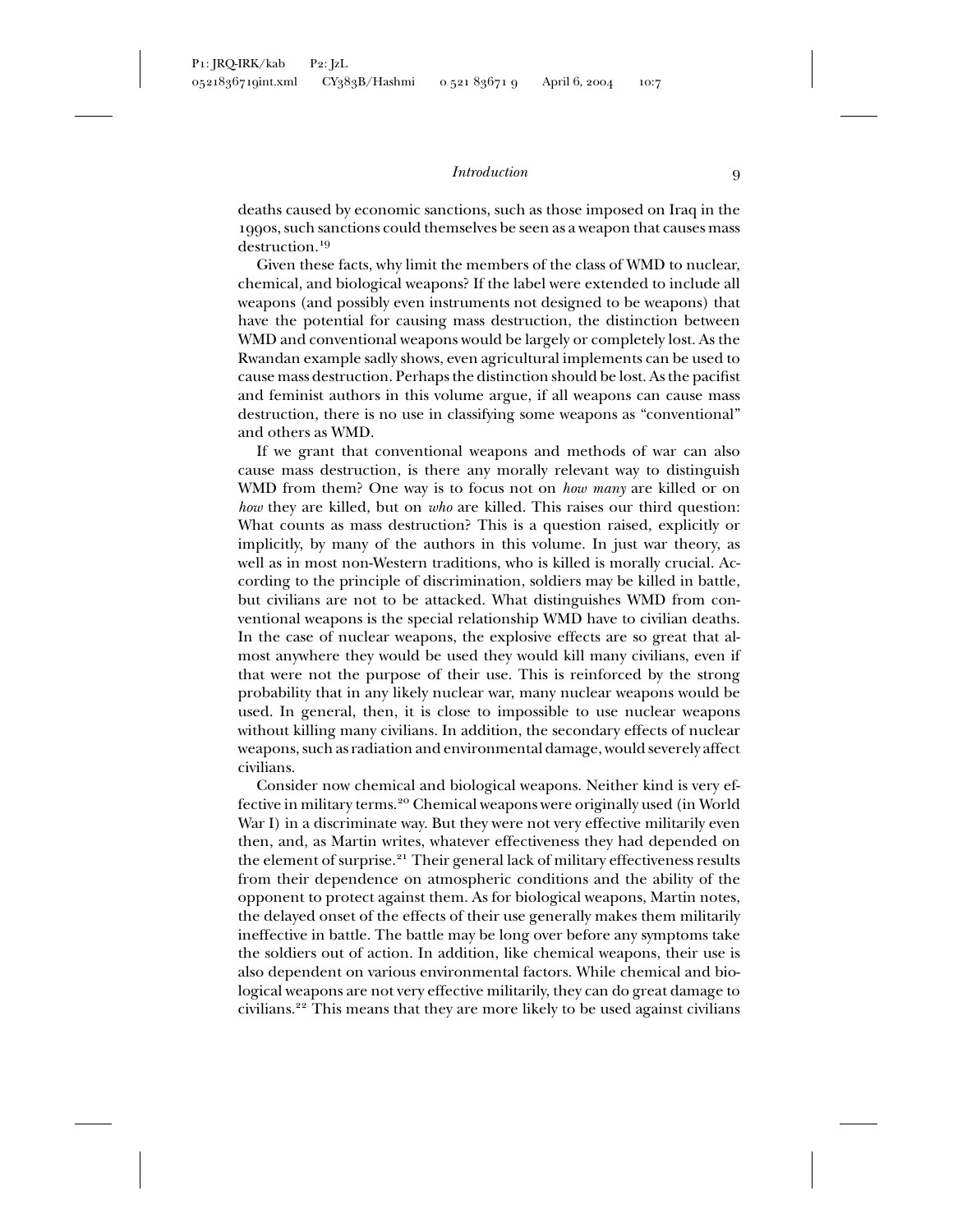than against military forces, and if they were used against military forces, the greater harm is likely to be done to civilians who are relatively unprotected and unprepared to respond.

Thus, the use of nuclear, chemical, or biological weapons would almost necessarily involve many civilian deaths. Although the use of conventional weapons may involve many civilian deaths, this is not necessarily so. Conventional weapons can be used with military effectiveness in ways that discriminate between combatants and civilians. As a result, suggest some of the authors, we may say that WMD are necessarily or inherently indiscriminate, while conventional weapons are not. This is a morally relevant difference to justify the distinction between WMD and conventional weapons. In light of this, it might be better to refer to nuclear, chemical, and biological weapons not as weapons of mass destruction, but rather as *weapons of indiscriminate destruction*, for this better captures their moral distinctiveness.

This approach provides a fuller answer to the first question as well, in that it helps to explain why the conventional WMD category is not too broad. Nuclear weapons and most biological and chemical weapons are inherently indiscriminate, and this provides a basis for considering them together as a moral category. Inherent indiscriminateness becomes, from the perspective of moral relevance, both a necessary and a sufficient condition for regarding nuclear weapons and most biological and chemical weapons as WMD. We may add to this the pragmatic argument discussed above: Even nonlethal chemical and biological agents may be regarded as WMD because of the moral value of clear line drawing in policies of control and prohibition. Putting all these points together gives us this definition:

Weapons of mass destruction are those classes of weapons most of whose members have the characteristic of being, when used in war, inherently indiscriminate, meaning that their use, with whatever intention, would almost certainly result in the deaths of many civilians.

This definition gives us the WMD category as conventionally understood, that is, one that includes all nuclear, chemical, and biological weapons.<sup>23</sup> Because inherent indiscriminateness is a morally important feature, the conclusion is that the traditional category of WMD defines a group of weapons that require special moral attention.

But there is another basis on which to challenge the claim that biological and chemical weapons should be included along with nuclear weapons in the WMD category. There are morally relevant differences between nuclear weapons, on the one hand, and biological and chemical weapons, on the other, despite their shared feature of inherent indiscriminateness. Nuclear weapons have a special moral property that the other two do not have. When used for deterrence, nuclear weapons can lead to what has come to be called mutual assured destruction (MAD), and this has special moral importance.<sup>24</sup>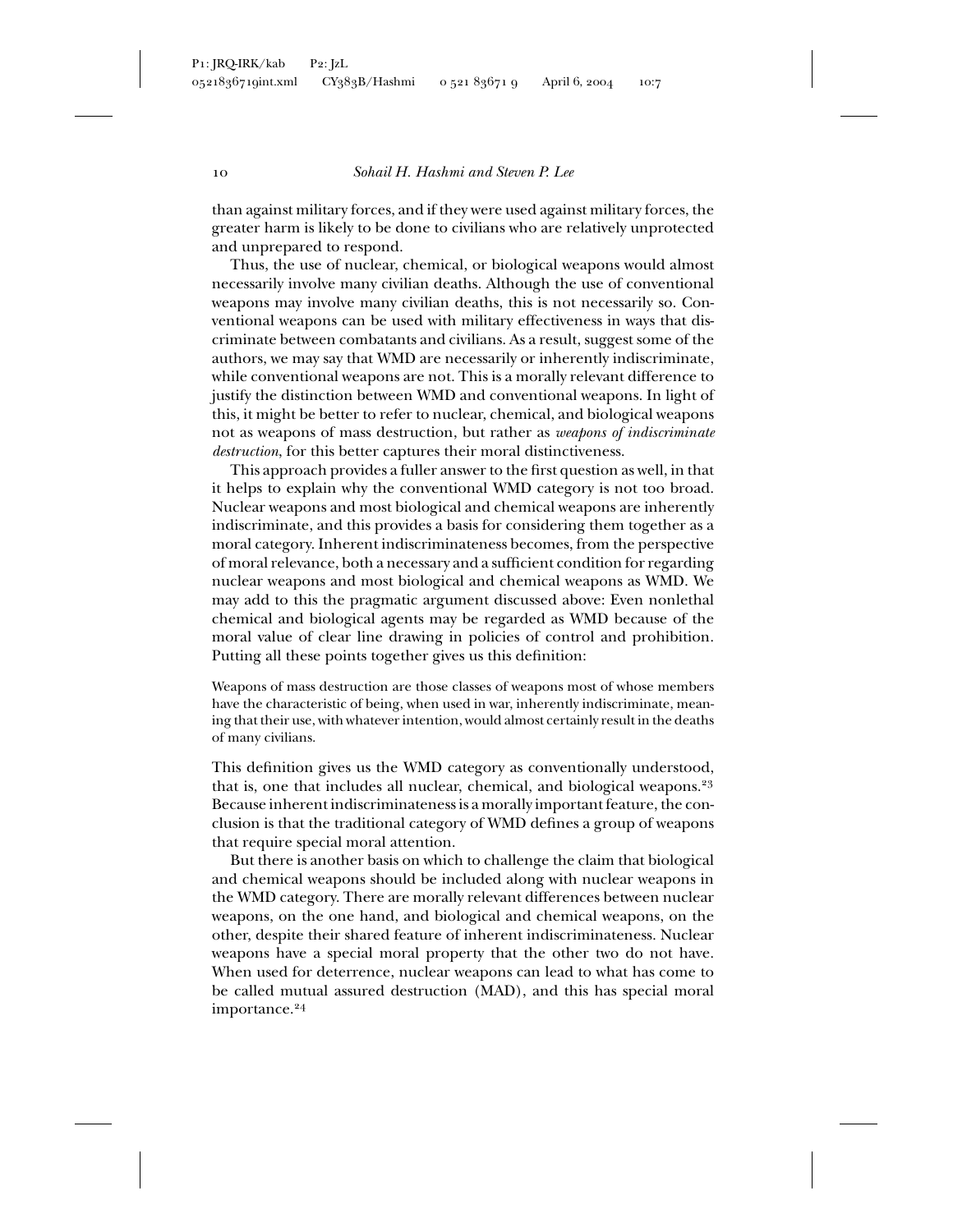MAD is a state in which two opponents with nuclear weapons are able to threaten each other with complete annihilation, meaning not mere military defeat but societal destruction. A nuclear attack can produce so much damage to people and infrastructure that the society being attacked ceases to be a functioning whole. MAD is, of course, an idea familiar from the cold war nuclear standoff between the United States and the Soviet Union, but it is a property of nuclear arsenals, and so survives the demise of the cold war. For example, India and Pakistan may currently be in a situation of MAD.

MAD is morally special because it creates moral paradox, a situation in which contradictory moral claims are both apparently true. On the one hand is the moral principle that, if it is morally wrong to use a weapon in war, then it is morally wrong to threaten to use the weapon. Because nuclear weapons are inherently indiscriminate, it is morally wrong to use them in war. It thus follows from the principle that it is also morally wrong to threaten to use them, that is, to practice nuclear deterrence. But on the other hand is the moral principle that a state cannot be morally prohibited from doing what is necessary for its survival. Practicing nuclear deterrence when one's opponent is threatening nuclear attack is the only way to ensure the state's survival. It follows that when one's opponent is threatening nuclear attack, practicing nuclear deterrence cannot be morally wrong.<sup>25</sup> This is the moral paradox: Nuclear deterrence can be both morally wrong and not morally wrong. The paradox does not arise for chemical or biological weapons because they cannot be used to threaten societal destruction.

But this point of moral difference between nuclear weapons and other WMD does not undercut the moral importance of inherent indiscriminateness, which they share. The moral similarity of nuclear, biological, and chemical weapons remains as a justification for considering them as a group and leaves them worthy of moral study in their distinctiveness from conventional weapons, even though such a study does not exhaust what it is morally important to say about nuclear weapons.

There remains a question that may be on the minds of many readers at this point: Is there any practical significance to moral debates about WMD? What impact does ethics have on decisions to acquire or use weapons of mass destruction? A response to this question of the efficacy of morality in public policy may be given on two levels: analytical and normative.

First, it is clear that WMD have been subjected to moral evaluations of various sorts since their invention. These evaluations have been proffered not just by philosophers and theologians but by politicians and statesmen who make the decisions on proliferation or nonproliferation of WMD. Indeed, the language of morality is ubiquitous in the political world. Statesmen rarely claim that they do what they do simply because they *can* do it; they justify their actions as those they *ought* to do to protect their own citizens or other people, to defend or propagate cherished values, and to punish or bring to justice wrongdoers. Even nonstate actors, including those who rely on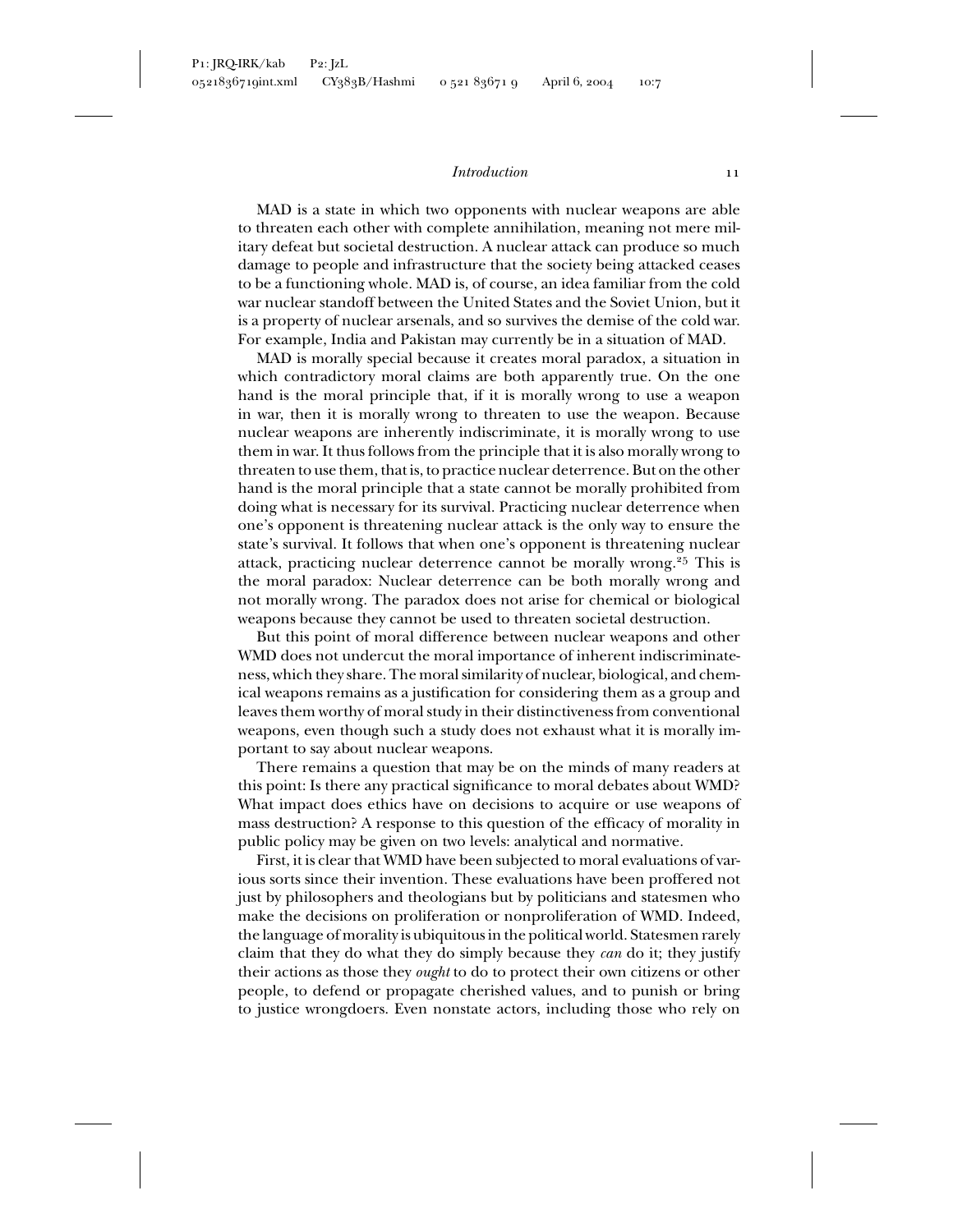terrorism as their mode of operation, regularly invoke moral justifications, such as self-defense, necessity, or divine command. It is the job of moral philosophers to analyze these moral arguments, to explore the broader ethical contexts in which they are made, and to assess their cogency. This task itself would be sufficient to merit a book on ethics and weapons of mass destruction.

Moreover, the moral arguments made by politicians are often more than simply rationalizations for policies adopted on self-interested or other nonmoral grounds. A growing literature on constructivism in the study of international relations argues that national security policies are the product of both material interests and socially constructed or culturally determined norms.<sup>26</sup> Norms not only constrain state behavior, but also shape the identities of states as international actors. These identities in turn determine how states perceive their security environments and conceive their material interests. Constructivists acknowledge that ethical traditions, both religious and secular, are among the most powerful sources for norms.<sup>27</sup>

Ethical concerns factor into policy decisions in a number of ways: by directly informing elite decision making, by influencing counterelites who then pressure elites, and by shaping the political culture in which elites and counterelites act, thereby narrowing the options available to them. For example, during the cold war, philosophers and theologians played a quite public and self-consciously policy-oriented role. When the U.S. Conference of Catholic Bishops issued their pastoral letter, *The Challenge of Peace*, in 1983, their avowed goal was "to encourage a public attitude which sets stringent limits on the kind of actions our own government and other governments will take on nuclear policy."<sup>28</sup> Concerned by the policies of the Reagan administration, the bishops sought to alter or to constrain the government's policies by shaping the political culture in which the government acted or by influencing opposition leaders. At the same time, conservative Christian organizations mobilized to lobby on behalf of government policies. Some of their leaders had forged personal relationships with President Reagan that afforded them direct access to him. The extent to which such religious advocacy influenced American nuclear policy remains controversial and yet to be fully documented.<sup>29</sup>

We may also cite examples from other cultural contexts, where the linkage between ethical perceptions and political action seems more clearly drawn. In Chapter 3, Scott Sagan recounts the Islamic Republic of Iran's reluctance to retaliate with chemical weapons during the Iran-Iraq War, even after repeated and devastating Iraqi chemical attacks against Iranian troops.<sup>30</sup> In Chapter 17, Sohail Hashmi reports on Iran's dramatic policy change regarding its nuclear development program immediately after the fall of the shah.<sup>31</sup> The ethical understanding of the new Iranian elites, informed by Islamic values, directly contributed to their policy decisions. In Chapter 16, Kanti Bajpai outlines the main points of Hindutva, an ideological reading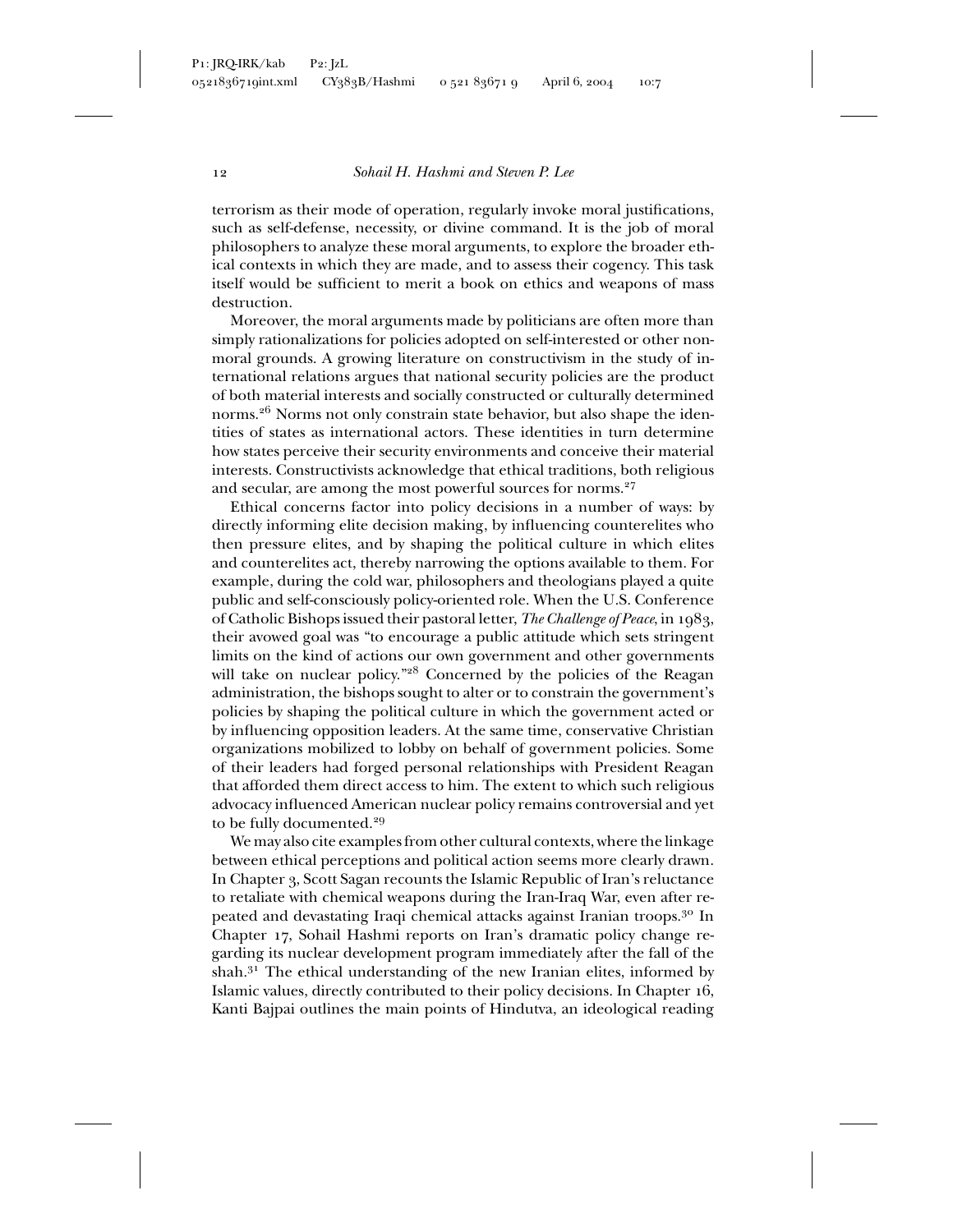of Indian history that emphasizes Hindu defenselessness against foreign aggressors. This understanding of the past informs a political culture shared by large numbers of Hindus in India and abroad that then influences the policies they espouse. Hindutva underlies the politics of the BJP government, which came to power in India in 1998, including its attitude toward military preparedness. "This is an ethics," Bajpai concludes, "if a hard-bitten one."<sup>32</sup>

All of our authors would agree that the role ethics play in public policy remains indeterminate and requires much more careful empirical study. The growing interest in normative issues among social scientists will lead, we hope, to greater clarity on this question. In the meantime, on the basis of the available evidence, we can assert the proposition that ethics *do* influence policy outcomes. The burden of proof, it seems to us, is equally, if not more, on those who would deny that ethics matter.

The normative question is: *Should* ethics play a role in decision making? With respect to weapons of mass destruction, only the most hardened moral skeptics among us may assert the possibility or the value of a completely amoral approach to policy decisions. For most of us, any weapon that gives human beings the power to kill large numbers of our species, to inflict harm on unborn generations, and to threaten the continuation of our human civilization intuitively begs the deepest moral questioning. It is as impossible to divorce morality from WMD as it is to suspend moral judgment from torture or genocide. The types of moral reasoning we employ and the ethical conclusions we draw depend on a host of variables, including our ethical presuppositions, the types of questions we ask, and the relative value we assign to different goods. The chapters in this book demonstrate the different ways people evaluate the morality of weapons of mass destruction. But they all agree that the enterprise is inescapable.

#### **Notes**

- 1. Richard M. Price, *The Chemical Weapons Taboo* (Ithaca, N.Y., and London: Cornell University Press, 1997), 31. See also Paul Szasz's discussion in Chapter 2 below, under "Chemical and Biological Weapons," of the pre–World War I international agreements banning the use of "poison or poisoned weapons" and "asphyxiating or deleterious gases."
- 2. Examples of this interaction and mutual influence can be seen in the way Christian thinkers have adopted natural law arguments (see Nigel Biggar, introduction to Chapter 9) or in the way Confucianism was changed as a result of its interactions with Buddhism (see Philip Ivanhoe, introduction to Chapter 14).
- 3. This point is made forcefully by Carol Cohn and Sara Ruddick in Chapter 21 below, and echoed by several other contributors.
- 4. C. A. J. Coady elaborates on this point in the introduction to Chapter 5.
- 5. See Katherine Young, introduction to Chapter 15, and Sohail Hashmi, Chapter 17, under "Proliferation."